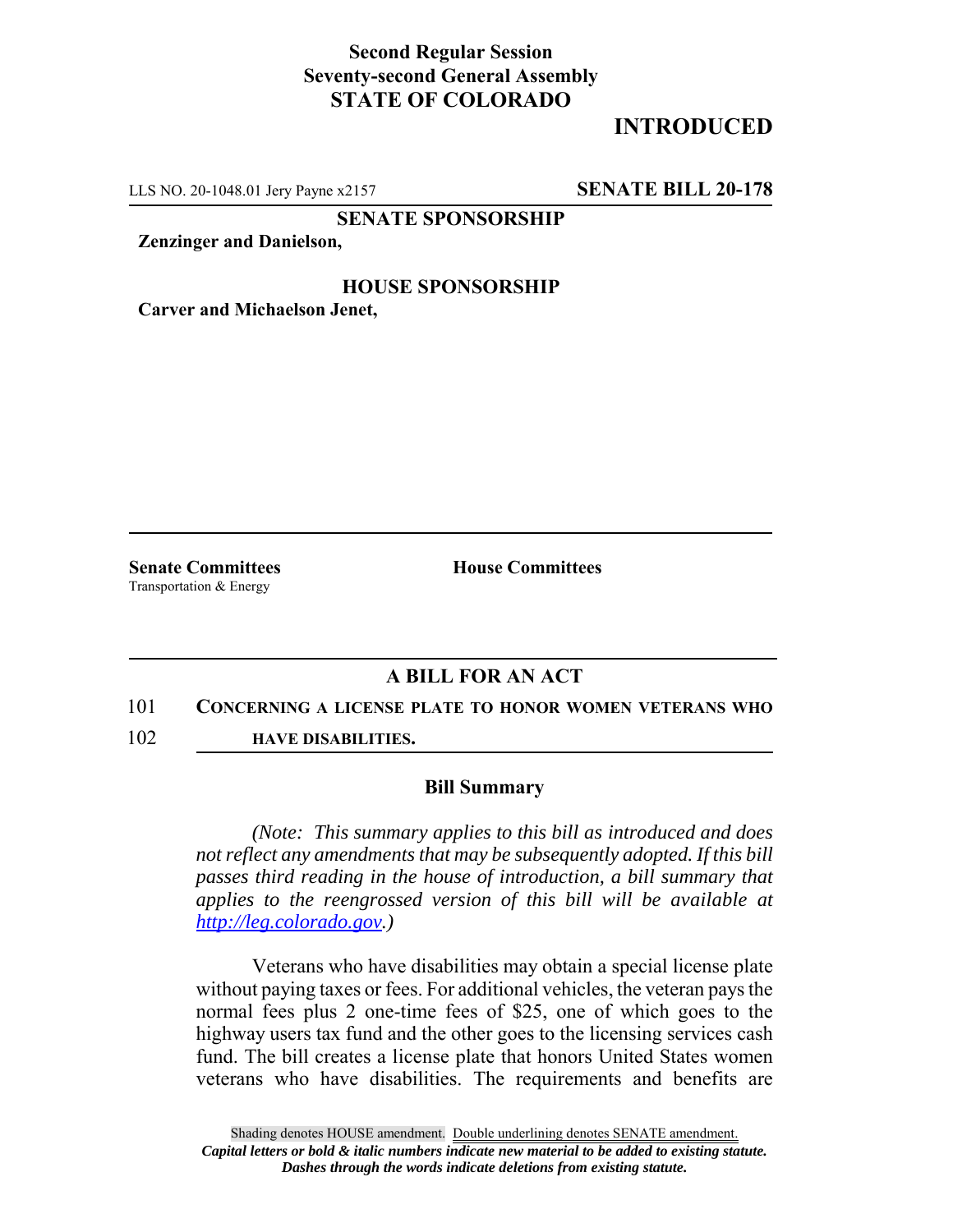substantially the same as they are for a disabled veteran license plate.

 *Be it enacted by the General Assembly of the State of Colorado:* **SECTION 1.** In Colorado Revised Statutes, 42-3-213, **amend** (1)(a)(XXIX), (1)(a)(XXX), and (1)(b)(II) introductory portion; and **add** 4 (1)(a)(XXXI), (1)(b)(II)(J), and (32) as follows: **42-3-213. License plates - military veterans - rules - retirement.** (1) (a) The department shall issue one or more sets of license plates to the following persons who own a truck that does not exceed sixteen thousand pounds empty weight, a passenger car, a motorcycle, or a noncommercial or recreational vehicle: (XXIX) An honorably discharged, retired, reserve, or active member of a submarine crew of the United States Navy; or (XXX) An honorably discharged or retired woman veteran of the United States armed forces; OR (XXXI) A WOMAN VETERAN OF THE UNITED STATES ARMED FORCES WHO HAS A DISABILITY. (b) (II) Notwithstanding subparagraph (I) of this paragraph (b) 17 SUBSECTION (1)(b)(I) OF THIS SECTION: (J) THE DEPARTMENT SHALL NOT CHARGE A FEE FOR ONE SET OF DISABLED WOMAN VETERAN LICENSE PLATES ISSUED UNDER SUBSECTION (32) OF THIS SECTION FOR A PASSENGER CAR, TRUCK, MOTORCYCLE, OR NONCOMMERCIAL OR RECREATIONAL VEHICLE. (32) **Disabled women veterans.** (a) THE LICENSE PLATE THAT HONORS UNITED STATES WOMEN VETERANS WHO HAVE DISABILITIES MUST INDICATE THAT AN OWNER OF A MOTOR VEHICLE TO WHICH THE PLATE IS ATTACHED IS A WOMAN VETERAN OF THE UNITED STATES ARMED FORCES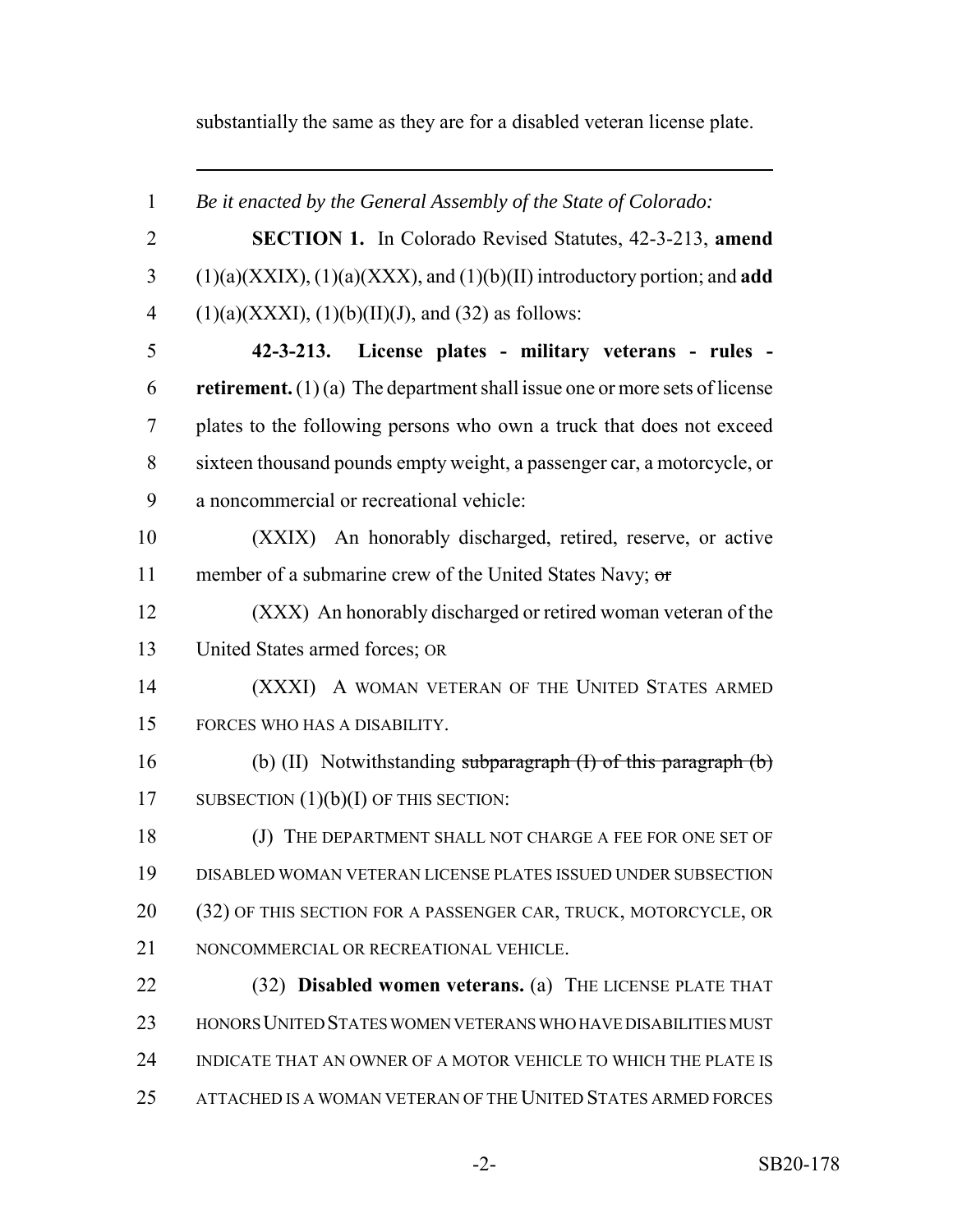WHO HAS A DISABILITY.

 (b) A WOMAN VETERAN WHO HAS RECEIVED AN HONORABLE DISCHARGE FROM OR IS RETIRED FROM THE UNITED STATES ARMED FORCES AND MEETS THE REQUIREMENTS OF SECTION 42-3-304 (3)(a) MAY USE A LICENSE PLATE THAT HONORS UNITED STATES WOMEN VETERANS WHO HAVE DISABILITIES.TO BE ISSUED THE LICENSE PLATE, AN APPLICANT MUST BE A WOMAN AND MUST SUBMIT A DD214 FORM ISSUED BY THE UNITED STATES GOVERNMENT OR OTHER EVIDENCE SUFFICIENT TO DEMONSTRATE THAT THE APPLICANT HAS AN HONORABLE DISCHARGE 10 FROM OR IS RETIRED FROM THE UNITED STATES ARMED FORCES.

 (c) LICENSE PLATES QUALIFYING FOR THE EXEMPTION GRANTED IN 12 SUBSECTION  $(1)(b)(II)(J)$  OF THIS SECTION MUST BE ISSUED ONLY BY THE DEPARTMENT AND MUST BEAR THE INSCRIPTION "W.D.V.", AND THE DEPARTMENT SHALL USE A SEPARATE NUMBER SERIES FOR THE LICENSE PLATES. THE DEPARTMENT MAY ISSUE ADDITIONAL LICENSE PLATES BEARING THE INSCRIPTION "W.D.V." TO ELIGIBLE PERSONS UPON THE PAYMENT OF ANY FEES OR TAXES REQUIRED BY THIS ARTICLE 3.

18 (d) THE DEPARTMENT SHALL BEGIN ISSUING THE UNITED STATES DISABLED WOMAN VETERAN LICENSE PLATE ON OR BEFORE JANUARY 1, 2021.

 **SECTION 2. Act subject to petition - effective date.** This act takes effect at 12:01 a.m. on the day following the expiration of the ninety-day period after final adjournment of the general assembly (August 5, 2020, if adjournment sine die is on May 6, 2020); except that, if a referendum petition is filed pursuant to section 1 (3) of article V of the state constitution against this act or an item, section, or part of this act within such period, then the act, item, section, or part will not take effect